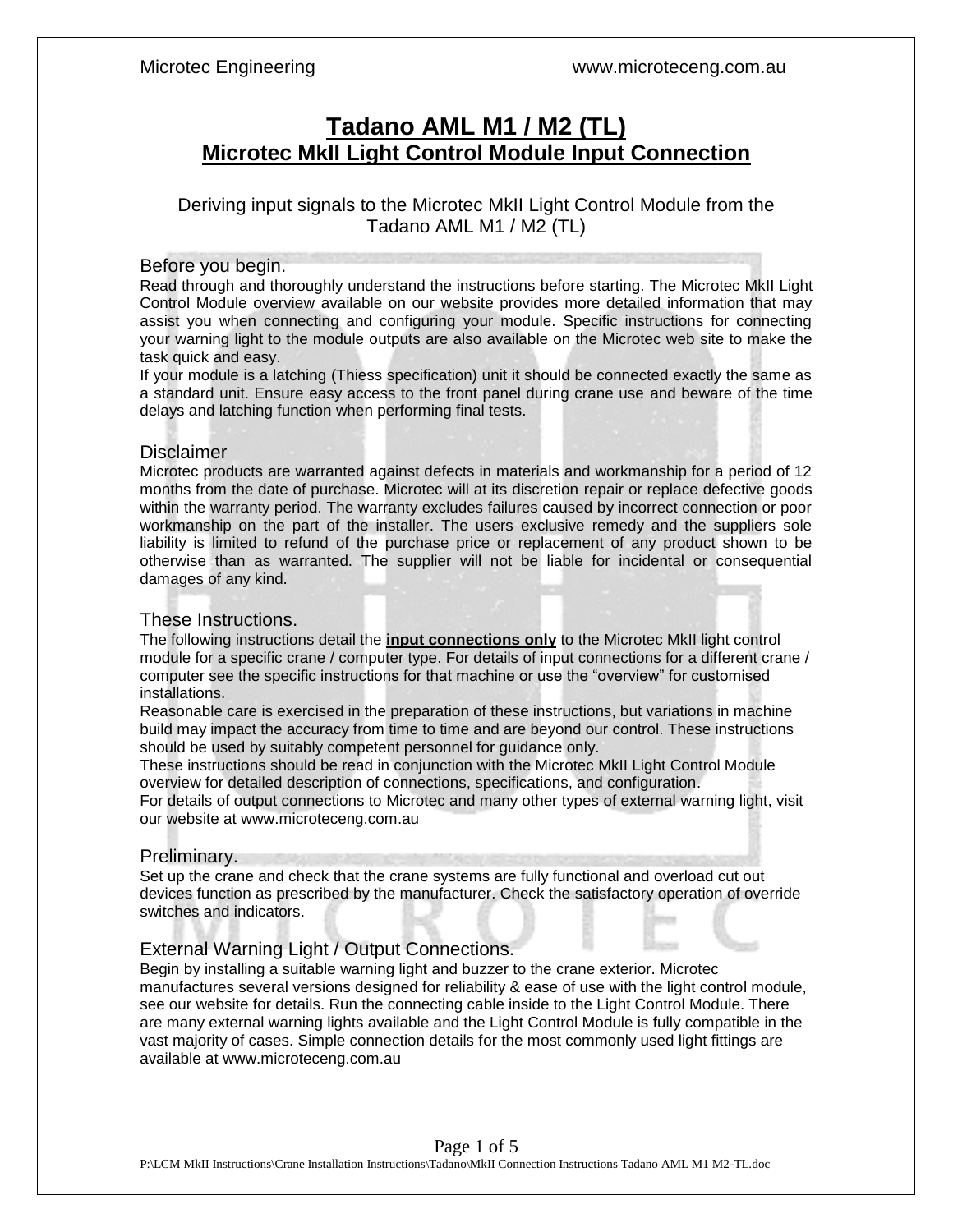### Input Connections.

The Light Control Module requires electrical inputs from the machine to activate the outputs. Some signals that may be required are:

•90% load or Pre Warning example and the settlement of the vertice overrides •All potentially unsafe overrides<br>•Anti two block / overhoist alarm •Anti two block / overhoist alarm

Possible connection points from which these signals may be derived are detailed in table 1. Begin by verifying the change in voltage for the given function at the prescribed connection points with a volt meter. When sure of the connections isolate or disconnect the batteries before commencing electrical work.

| Light<br>Module<br>Input<br>connection<br>Fig 2. | <b>Function</b>       | Connection Point, Position, Description.                                                                                                                                                                                                                                                                                                                                                             |  |
|--------------------------------------------------|-----------------------|------------------------------------------------------------------------------------------------------------------------------------------------------------------------------------------------------------------------------------------------------------------------------------------------------------------------------------------------------------------------------------------------------|--|
|                                                  | 90%                   | Remove the driver's seat and fuse / relay compartment cover in the crane cabin to<br>allow access to the crane electrics. Locate the connections to the buzzer in the bottom<br>RH corner of the electrical compartment and identify the Yellow / Green buzzer wire.<br>Connect a wire from this point to the Light Control Module input terminal 1.                                                 |  |
| 2                                                | 100%                  | Remove the panel to allow access to the Override switch. Verify that the switch<br>configuration agrees with the diagram below. Connect a wire from the free NC terminal<br>to the Light Control Module input terminal 2.<br>If the switch is a key type or of a different configuration refer to the Microtec MkII Light<br>Control Module overview for details on different configuration options. |  |
| 3                                                | Override              | Locate and inspect the ATB override switch and verify that the connections agree with<br>the diagram below. Connect a wire from the free NC terminal to the Light Control<br>Module input terminal 3.                                                                                                                                                                                                |  |
| $\overline{4}$                                   | Not Used              | Not Connected                                                                                                                                                                                                                                                                                                                                                                                        |  |
| 5                                                | Not Used              | Not Connected                                                                                                                                                                                                                                                                                                                                                                                        |  |
| 6                                                | Not Used              | <b>Not Connected</b>                                                                                                                                                                                                                                                                                                                                                                                 |  |
| 24 <sub>V</sub>                                  | Supply 12<br>or $24V$ | Locate the AML fuse from the legend in the fuse box lid. Connect a wire from the fused<br>side of the fuse to the Light Control Module supply 24V terminal.                                                                                                                                                                                                                                          |  |
| <b>GND</b>                                       | Supply<br><b>GND</b>  | Connect a wire from a suitable and reliable GND point on the crane to the Light Control<br>Module supply GND terminal.                                                                                                                                                                                                                                                                               |  |

*Table 1 Signal Connections*

Page 2 of 5 P:\LCM MkII Instructions\Crane Installation Instructions\Tadano\MkII Connection Instructions Tadano AML M1 M2-TL.doc

SICRO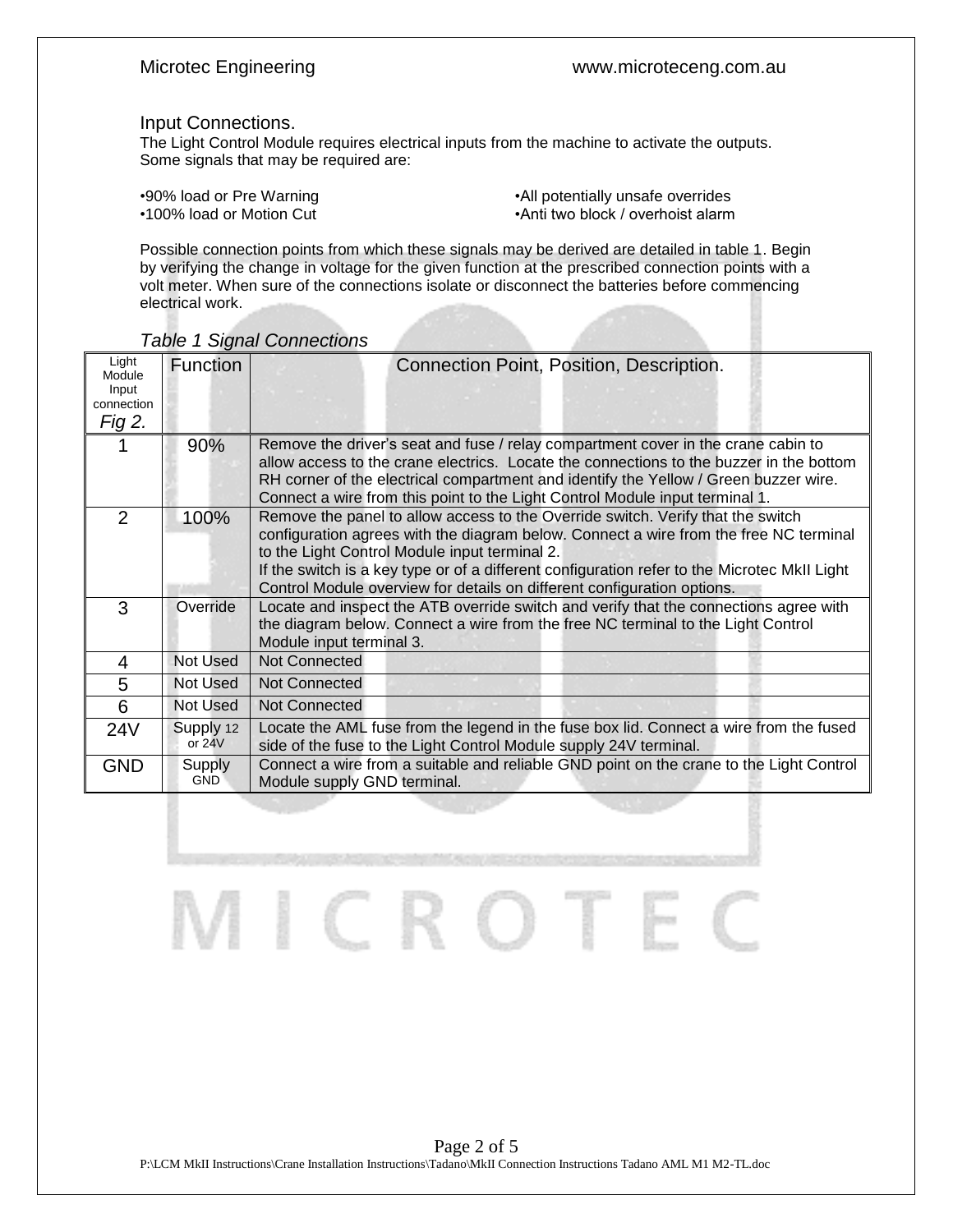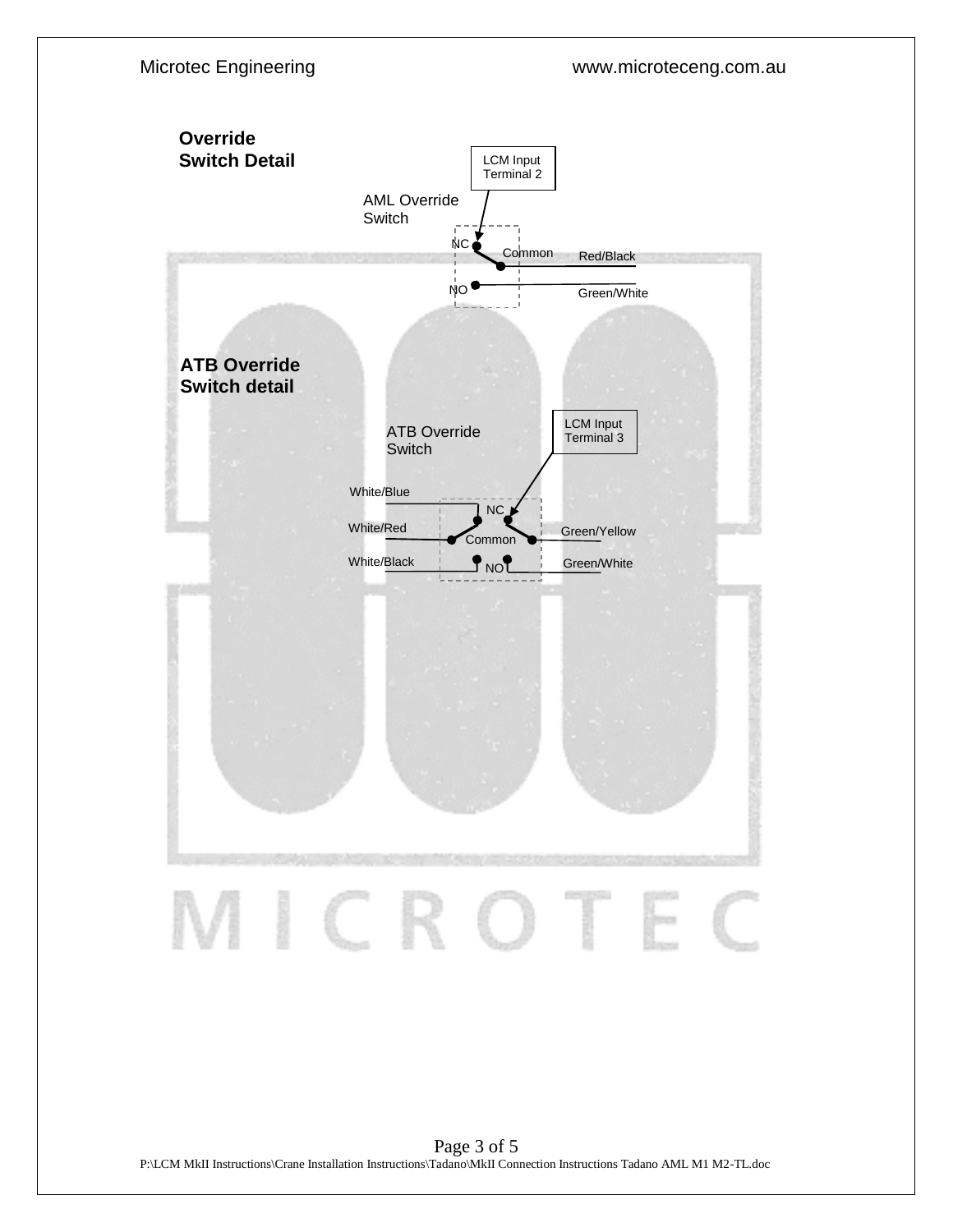# Input sensitivity.

The input sensitivity of the light control module inputs should be set to the values in Table 3. For more information on configuration see Microtec MkII Light Control Module overview.





# Input Polarity

On completion of the wiring the normal input polarity of the Light Control Module must be set as follows:



# Pull Up Resistors

The Pull Up resistors should be set on the Light Control Module as follows: